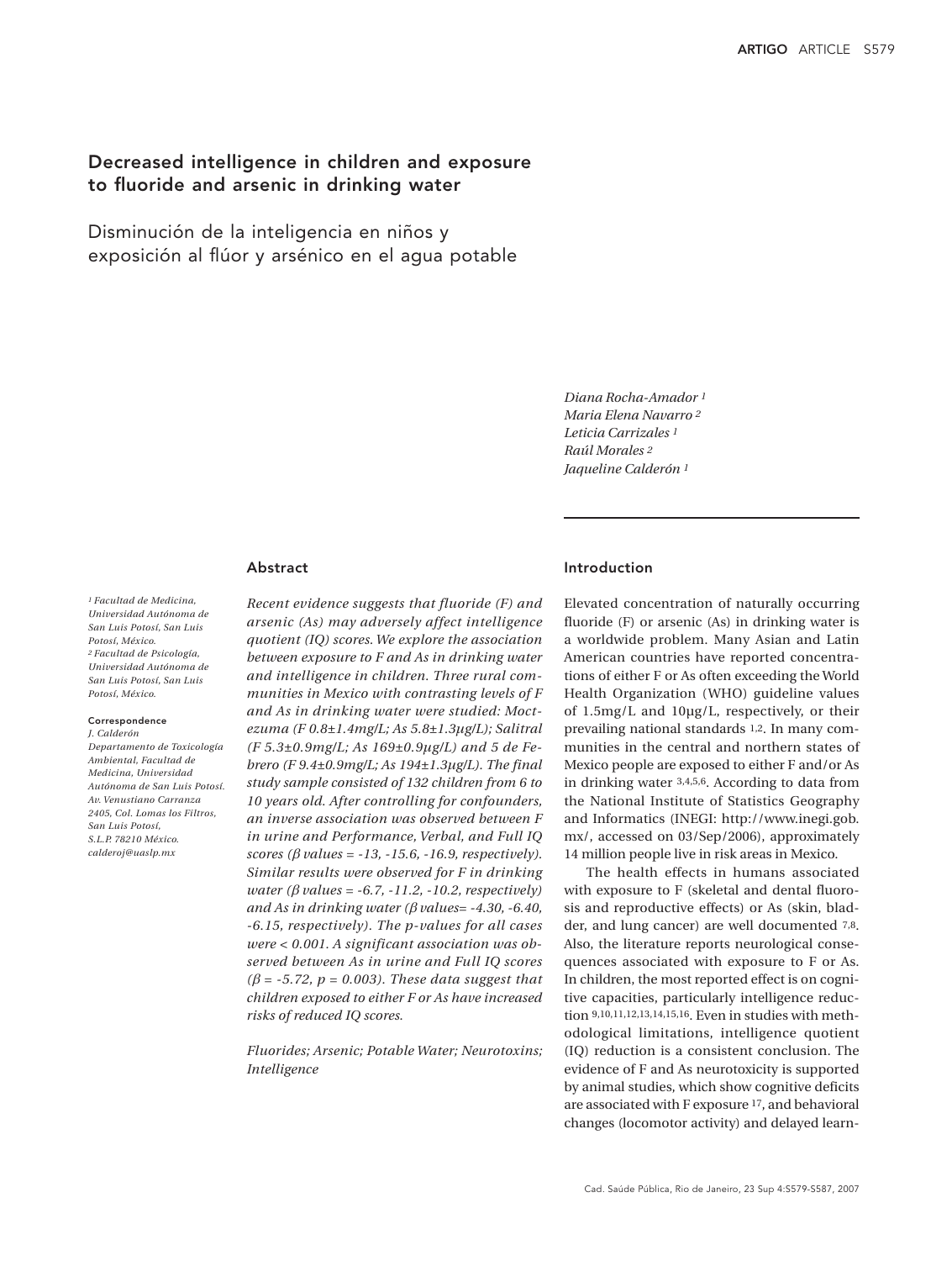ing are associated with As exposure 18. So far, the studies have evaluated only the individual effect of F or As on IQ, without taking into account that they may share the same source of exposure (drinking water, coal etc.). In Mexico many aquifers are polluted by F and/or As. Accordingly, considering that both contaminants have been shown to be neurotoxicants, the objective of this study was to explore the influence of both F and As on IQ in children living in three rural areas with contrasting levels of F and As.

### Methods

## Study population

All children attending the first through third grades in public schools in three rural areas in Mexico were screened for study eligibility through in-person interviews  $(n = 480)$ . They included questions about age of the child, time of residence, and address. The locations of the communities are shown in Figure 1. Moctezuma and Salitral are located in the northwest region of San Luis Potosí State and 5 de Febrero is located in the central region of Durango State.

The three selected communities were similar in population and general demographic characteristics. Children who had lived in the area since birth and who were from 6 to 10 years old at the time of the study were eligible to participate  $(n = 308)$ . Of those eligible, 155 children were randomly selected for study participation. The response rate was 85%. No significant differences in age, gender proportion, or time of residence were observed between study participants and non-participants.

### Neuropsychological evaluation

The neuropsychological profile was assessed using the *Wechsler Intelligence Scale for Children-Revised Mexican Version* (WISC-RM). All tests were administered at school by a trained neuropsychologist who was masked to participant's F or As urine or water levels. A standardized version of the WISC-RM was administered 19. Ten different subtests were given to each child, five predominantly verbal (information, similarities, arithmetic, vocabulary, and comprehension) and five predominantly performance oriented (picture completion, picture arrangement, block design, object assembly, and coding). Raw scores

### Figure 1

Locations of the populations included in this study. States of Durango and San Luis Potosí, Mexico.

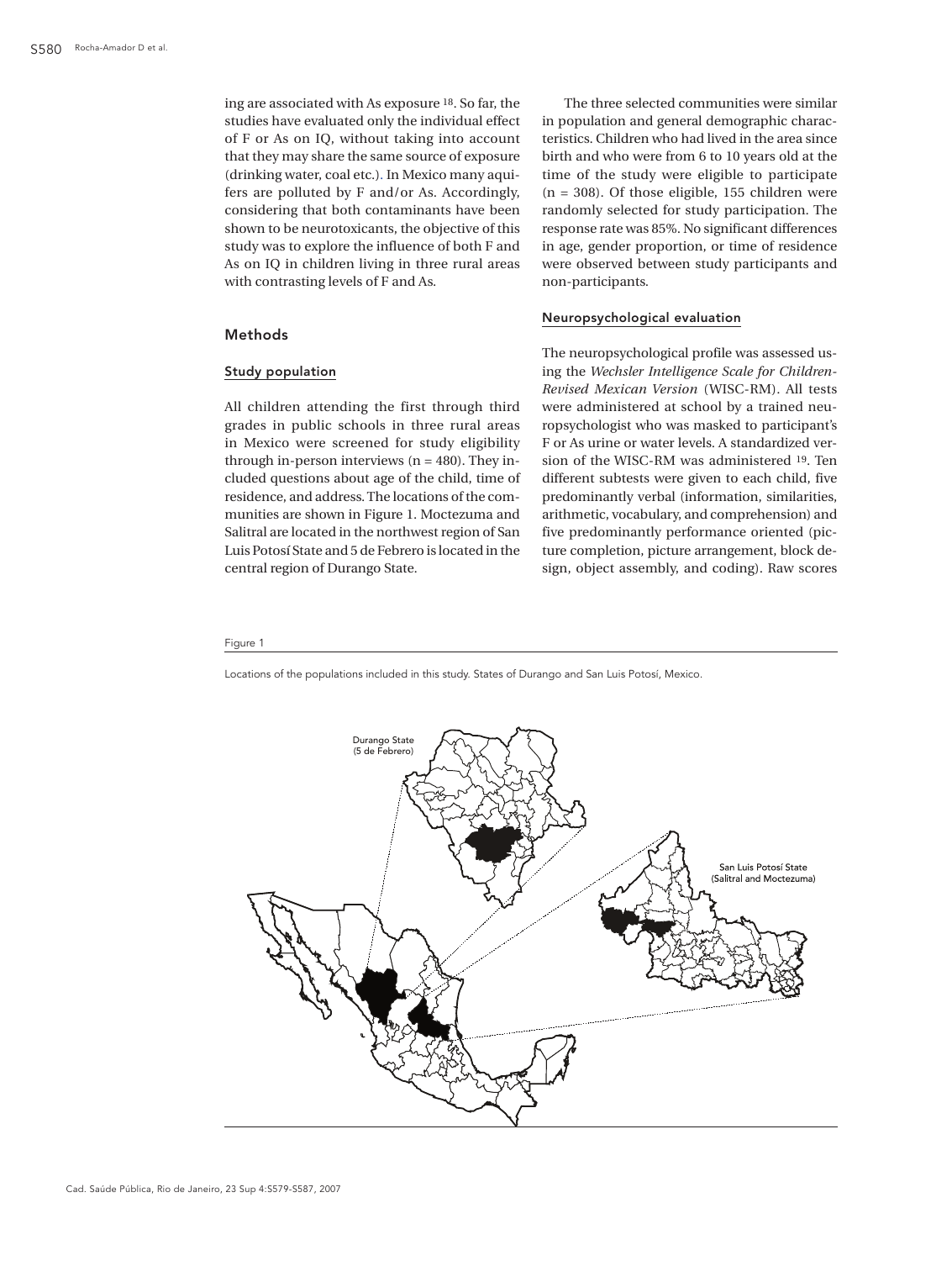were age-adjusted and summed to yield conventional measures of full, verbal, and performance IQ scales.

### Environmental and biological analysis

Tap water and bottled water (where available) samples were collected in polyethylene bottles at each child's home the same day of biological monitoring. F levels were quantified by adding TISAB buffer to the samples with a sensitive specific ion electrode just prior to analysis. As an internal quality control, primary standard reference material (NIST SRM 3183: Fluoride Anion Standard Solution; National Institute of Standards and Technology, United States) was analyzed. The accuracy was 98±3%. Water As was analyzed with an Atomic Absorption Spectrophotometer with hydride system (Perkin-Elmer, model Aanalyst 100, Wellesley, United States). *Trace Elements in Natural Water* (NIST SRM 1640; National Institute of Standards and Technology, United States) were used for quality control. The accuracy was 99±2%.

Urine samples were collected in polyethylene bottles the same day as neuropsychological evaluations. F in urine was analyzed according to Method 8308 (*Fluoride in Urine*) from the National Institute of Occupational Safety and Health 20. For quality control, the reference standard *Fluoride in Freeze-Dried Urine* (NIST SRM 2671a; National Institute of Standards and Technology, United States) was analyzed. Accuracy was 97±6%. For As, urine samples were digested at 70 $\rm ^{o}C$  with a mixture of  $\rm HNO_3$ :HCIO<sub>4</sub> 1:6. The solution was reduced for 5min at 80ºC with KI 10%, ascorbic acid 5%, and HCl 21. As in urine was analyzed using the Atomic Absorption Spectrophotometer with hydride system (Perkin-Elmer, model Aanalyst 100, Wellesley, United States). For quality control, the reference standard *Toxic Metals in Freeze-Dried Urine* (NIST SRM 2670; National Institute of Standards and Technology, United States) was analyzed. Accuracy was 98±4%. Levels of F and As in urine were adjusted for urinary creatinine levels, which were analyzed with a colorimetric Bayer Diagnostic Kit (Sera-Pak Plus).

To analyzed lead (Pb) exposure, blood samples were obtained by venous puncture using lead-free Vacutainer tubes containing EDTA as an anticoagulant, and were stored at 4oC until analysis. Pb in blood was analyzed with a matrix modifier (Diammonium hydrogenphosphate-Triton X-100 in the presence of 0.2% nitric acid), following Subramanian 22. All analyses were done in duplicate with a Perkin-Elmer 3110 atomic absorption spectrophotometer using a graphite

furnace. Distilled-deionized water was used for all analytical work. Glassware and other materials were soaked in 10% nitric acid, rinsed with doubly distilled water, and dried before use. At the time of analysis, our laboratory participated in the blood lead proficiency testing program conducted by the Centers for Disease Control and Prevention (CDC).

## Nutritional and socioeconomic status assessment

Height and weight by age, as indices of chronic undernutrition, were calculated using reference tables from the U.S. National Center for Health Statistics (NCHS) 23. Z-scores were calculated with the Epi Info program (Centers for Disease Control and Prevention, Atlanta, United States). As indicator of iron status, the percentage of transferrin saturation was calculated by dividing serum iron (SI) concentration by total ironbinding capacity (TIBC) and multiplying by 100. SI and TIBC were measured with a colorimetric Bayer Diagnostic Kit (Serapack, Bayer). For quality control, Seracheck serum samples were analyzed (Serapack, Bayer). The accuracies for SI and TIBC were 95±5% and 92±4%, respectively.

Socioeconomic status was calculated according to the Bronfman Index. Predictor variables were: household flooring material, crowding, potable water availability, drainage, and father's education 24. Additional information about type of water used for cooking (tap or bottled), health conditions, etc. were obtained by questionnaire.

### Statistical analysis

This study tested the hypothesis that there is an association between F and As exposure (measured in urine and in water) and IQ scores (Performance, Verbal, and Full). Bivariate analysis was conducted to analyze differences in means or proportions between the three communities in order to compare exposures and covariates potentially related to the effect of interest (ANOVA followed by pos hoc test, when necessary, and chi-square tests). First, we modeled simple linear regressions for F or As in urine or in water. Subsequently, we modeled multiple linear regressions including the following variables: F or As in urine or in water (alone and F-As interaction), blood Pb, mother's education, socioeconomic status, height-for-age z-score, and transferrin saturation. The exposure variables were treated as continuous and the whole data  $(n = 132)$  were included in regression models. The rationale for this procedure was the following: at the beginning of the study, we selected the three commu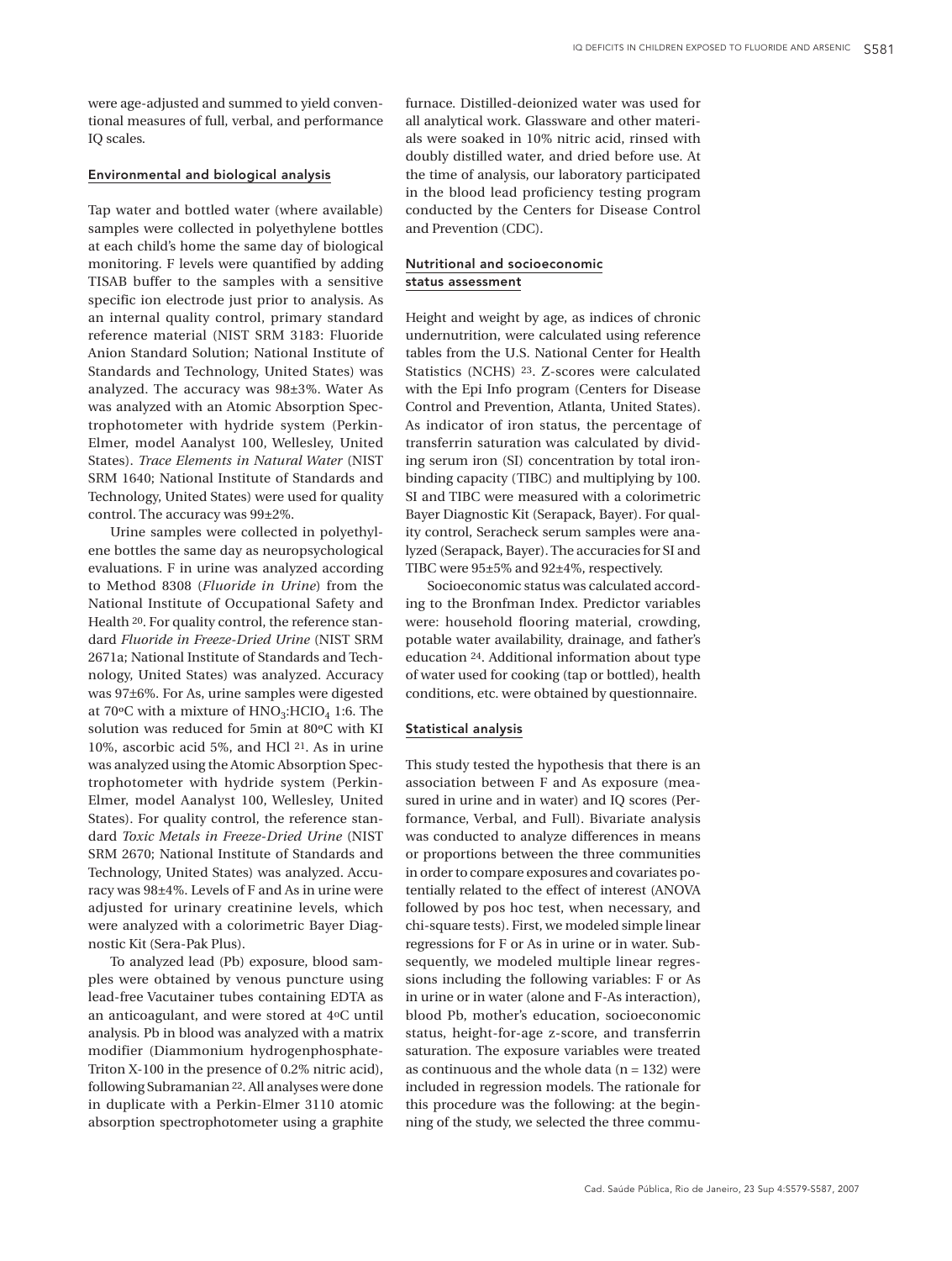nities according their drinking water F and As concentrations. However, when F and As in urine values were analyzed, we observed that children in the 5 de Febrero community (with the highest exposure) had urine F or As levels even lower than those of children in Salitral (with medium exposure). This observation is explained by access to bottled water with lower levels of F or As in the 5 de Febrero community. Some people in this population used tap water for cooking and bottled water for drinking, a practice that served to reduce exposure. Because F and As in urine levels are better indicators of exposure (because they integrate all sources) and the urine F and As data from the three communities followed a unimodal distribution, we predicted the outcomes of interest given the exposure variable (F or As in urine) would be continuous for the whole population. Significance level was fixed at 0.05. All analyses were done with SPSS version 12.0 (SPSS Inc., Chicago, United States).

### Results

Sociodemographic characteristics for children from the three communities are presented in Table 1. When comparing the mean concentrations of F and As in water, statistically significant differences were observed between Moctezuma and both Salitral and 5 de Febrero (p < 0.001). Mean levels of F in water were almost 3.5 and 6

times higher than WHO limits in Salitral and 5 de Febrero, respectively. Mean levels of As in water were 17 and 19 times higher than WHO limits in Salitral and 5 de Febrero, respectively. No statistically significant differences were observed in participant's age, mother's education, gender proportion, or z-scores (weight-for-age and height-for-age) between the three communities. However, there were statistically significant differences (p < 0.01) in socioeconomic status and proportion of children with transferrin saturation below 20%.

Concentrations of F and As in urine and Pb in blood are shown in Table 2. Mean levels of F in urine were similar for 5 de Febrero and Salitral, but the differences between each of them and Moctezuma were statistically significant. Statistically significant differences in As in urine were observed between Moctezuma and both Salitral and 5 de Febrero. The proportions of children with As in urine levels above the CDC intervention limit were 80% and 52% for Salitral and 5 de Febrero, respectively, compared with 3.8% for Moctezuma. There was a statistically significant difference in mean Pb levels in blood between 5 de Febrero and Moctezuma. The proportion of children with values above 10µg/dL ranged from 4.5 to 10%.

To test the association between F in urine or F in water and IQ scores (Performance, Verbal, and Full), multiple regression models were calculated. Results are shown in Table 3. For F in

#### Table 1

Sociodemographic characteristics of children living in three rural areas in Mexico with different levels of fluoride and arsenic in drinking water.

|                                       | Moctezuma     | Salitral         | 5 de Febrero     |  |
|---------------------------------------|---------------|------------------|------------------|--|
|                                       | $(n = 52)$    | $(n = 20)$       | $(n = 60)$       |  |
| Water F (mg/L) *                      | $0.8 \pm 1.4$ | $5.3 \pm 0.9$ ** | $9.4 \pm 0.9$ ** |  |
| Water As (µq/L) *                     | $5.8 \pm 1.3$ | $169 \pm 0.9$ ** | $194 \pm 1.3$ ** |  |
| Age (years)                           | $8.3 \pm 1.1$ | $7.7 \pm 1.0$    | $8.3 \pm 1.1$    |  |
| Socioeconomic status *                | $7.0 \pm 1.3$ | $6.3 \pm 0.9$    | $5.9 \pm 1.4$ ** |  |
| Mother's education (years) *          | $6.1 \pm 1.7$ | $4.7 \pm 2.0$    | $5.6 \pm 1.7$    |  |
| Boys (%)                              | 54            | 50               | 48               |  |
| Transferrin saturation (% $<$ 20) *** | $29**$        | $53**$           | 10               |  |
| Weigh-for-age index $(\% < 2 SD)$ #   | 4             | $\Omega$         | $\circ$          |  |
| Height-for-age index (% $<$ 2 SD) $#$ | 0             | $\Omega$         | 1.7              |  |

\* Values are geometric means ± standard deviation (SD);

\*\*  $p < 0.001$ ;

\*\*\* CDC reference level;

# National Health Survey reference level.

Differences between means were tested with ANOVA. Differences between proportions were evaluated with overall χ<sup>2</sup> test.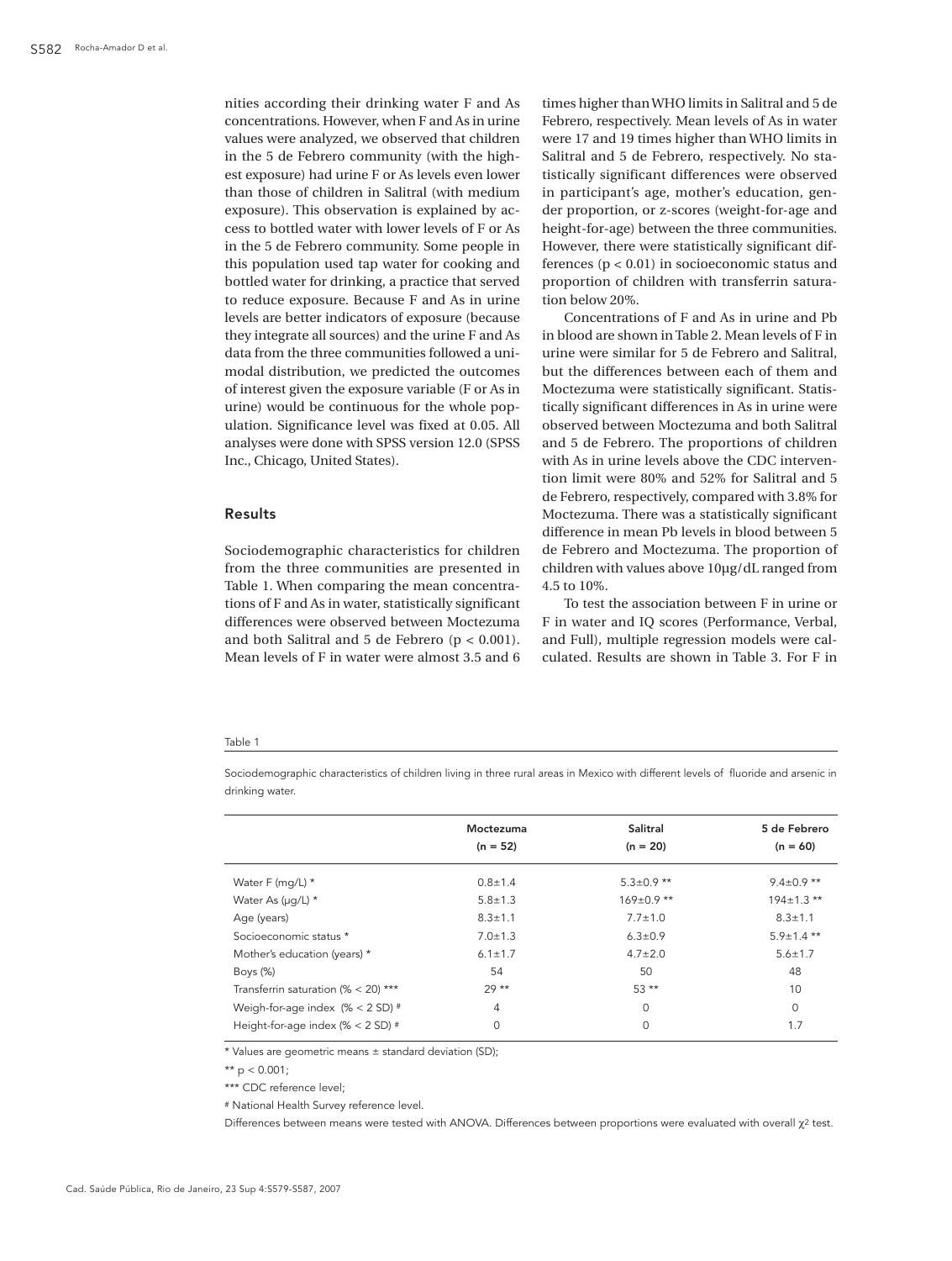### Table 2

Concentrations of fluoride and arsenic in urine and lead in blood of children living in three rural areas in Mexico (Moctezuma,  $n = 52$ ; Salitral,  $n = 20$ ; 5 de Febrero,  $n = 60$ ).

| Mean±SD                           | Minimum-Maximum    | Reference value |             |
|-----------------------------------|--------------------|-----------------|-------------|
| F in urine (mg F/gr crt) *        |                    |                 | $% > 2$ **  |
| Moctezuma                         | $1.8 \pm 1.5$      | $0.6 - 4.9$     | 38.5        |
| Salitral                          | $6.0 \pm 1.6$ ***  | $2.9 - 10.6$    | 100         |
| 5 de Febrero                      | $5.5 \pm 3.3$ ***  | $1.2 - 25.0$    | 98          |
| As in urine ( $\mu$ q As/q crt) * |                    |                 | $% > 50$ #  |
| Moctezuma                         | $12.6 \pm 2.0$     | $2.0 - 7.0$     | 3.8         |
| Salitral                          | $116 \pm 2.2$ ***  | 26.0-285.0      | 80          |
| 5 de Febrero                      | $52.5 \pm 2.2$ *** | 10.0-325.0      | 52          |
| Pb in blood (µg/dl)               |                    |                 | $% > 10$ ## |
| Moctezuma                         | $7.1 \pm 2.2$      | $3.0 - 13.0$    | 10          |
| Salitral                          | $6.7 \pm 2.1$      | $2.0 - 10.5$    | 4.5         |
| 5 de Febrero                      | $4.8 \pm 3.4$ ***  | $0.2 - 16.0$    | 10          |

\* Geometric means;

\*\* Values measured in areas with levels of fluoride in drinking water less than 1mg/L;

\*\*\* p < 0.001 compared with Moctezuma;

# CDC reference value;

## CDC limit for environmental intervention.

### Table 3

Multivariable model results for Performance, Verbal, and Full Intelligence Quotient (IQ) by fluoride in urine and water levels, adjusted for confounding variables.

| Variable               | Performance IQ |          | Verbal IQ |            | Full IQ   |           |
|------------------------|----------------|----------|-----------|------------|-----------|-----------|
|                        | Water          | Urine    | Water     | Urine      | Water     | Urine     |
| Log F                  | $-7.78*$       | $-13.0*$ | $-11.5*$  | $-16.4*$   | $-10.9*$  | $-17.1*$  |
| R <sub>2</sub> (%)     | 11.1           | 13.4     | 14.7      | 12.9       | 16.7      | 17.4      |
| Adjusted Model         |                |          |           |            |           |           |
| Log F                  | $-6.7 *$       | $-13.0*$ | $-11.2*$  | $-15.6*$   | $-10.2*$  | $-16.9*$  |
| Pb blood               | $-0.45$        | $-0.52$  | $-1.0**$  | $-0.94$ ** | $-0.82**$ | $-0.83**$ |
| Mother's education     | 0.62           | 0.37     | 0.35      | 0.11       | 0.64      | 0.34      |
| Socioeconomic status   | 0.60           | 0.13     | 1.23      | 0.92       | 0.94      | 0.47      |
| Height-for-age z-score | 0.74           | 0.74     | $2.9**$   | $3.06$ **  | 2.1       | $2.17**$  |
| Transferrin saturation | $-0.05$        | $-0.10$  | 0.01      | $-0.07$    | $-0.02$   | 0.09      |
| Total $R^2$ (%)        | 14             | 17       | 26        | 23         | 25        | 25        |

### $n = 132.$

 $* p < 0.001;$ 

\*\*  $p < 0.05$ .

urine, the coefficients (β values) for Performance, Verbal, and Full IQ scores, adjusted for Pb blood, socioeconomic status, mother's education, height-for-age z-score, and transferrin saturation, were -13.0, -15.6, and -16.9, respectively (all p values < 0.001). For F in water, the coefficients (β values), also adjusted for the same confounders mentioned above, were -6.7, -11.2, and -10.2, respectively (all p values < 0.001).

As exposure data are shown in Table 4. After adjusting for confounders (Pb blood, socioeconomic status, mother's education, height-for-age z-score, and transferrin saturation), As in urine was found to be inversely associated with Full IQ scores ( $\beta$  = -5.72, p = 0.003). We also observed inverse relationships for Performance and Verbal IQ scores, however they were not as significant  $(β = -4.19, p = 0.08; β = -5.50, p = 0.06, respectively)$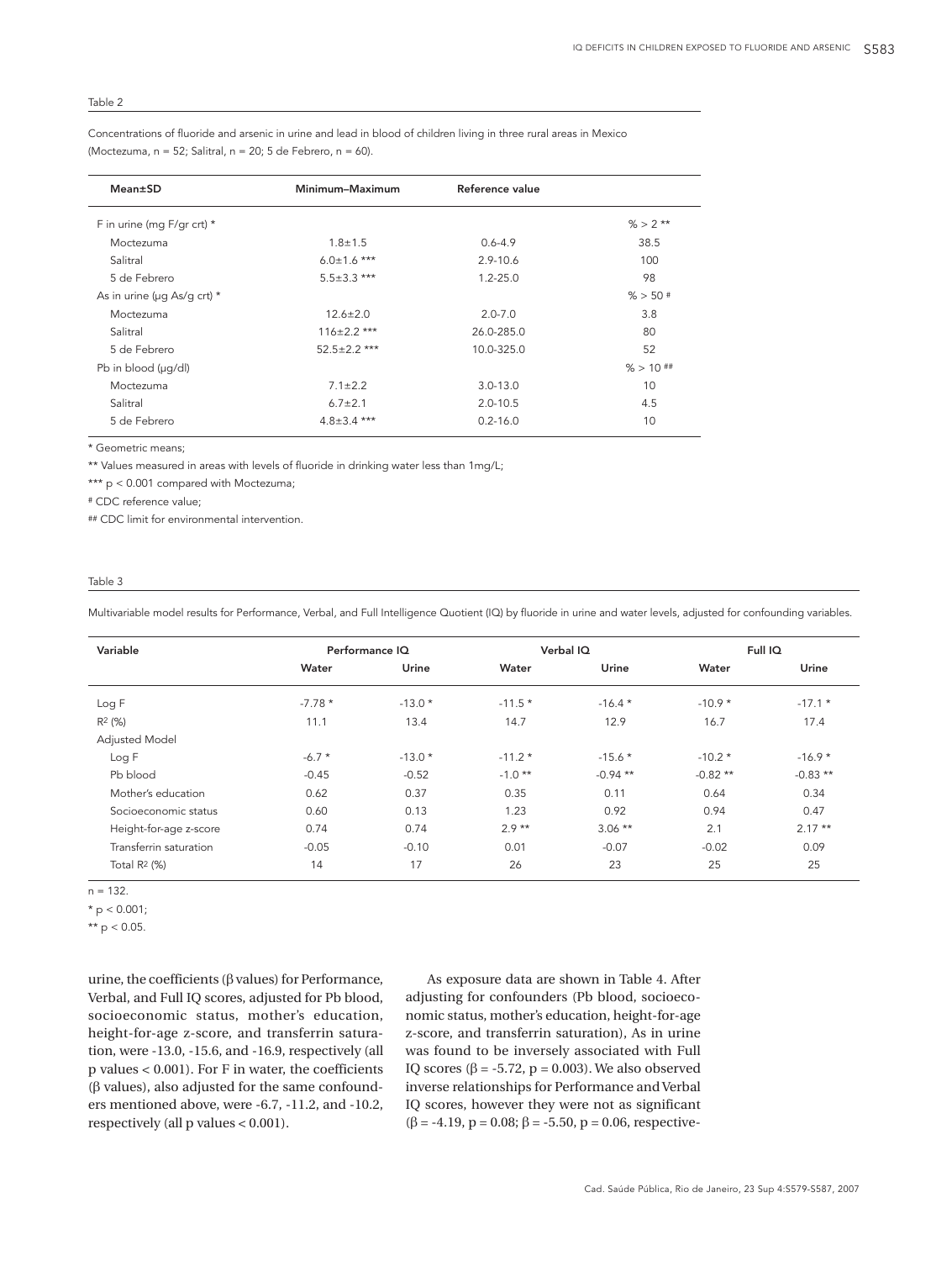### Table 4

Multivariable model results for Performance, Verbal, and Full intelligence quotient (IQ) by arsenic in urine and water levels, adjusted for confounding variables.

| Variable               | Performance IQ |           | Verbal IQ  |          | Full IQ  |           |
|------------------------|----------------|-----------|------------|----------|----------|-----------|
|                        | Water          | Urine     | Water      | Urine    | Water    | Urine     |
| Log As                 | $-5.17*$       | $-5.3$ ** | $-7.19*$   | $-6.9*$  | $-7.09*$ | $-7.1*$   |
| $R^2$ (%)              | 10.9           | 4.8       | 12.8       | 5.0      | 15.3     | 6.5       |
| Adjusted model         |                |           |            |          |          |           |
| Log As                 | $-4.30*$       | $-4.19$   | $-6.40*$   | $-5.50$  | $-6.15*$ | $-5.72**$ |
| Pb blood               | $-0.37$        | $-0.25$   | $-0.84$ ** | $-0.63$  | $-0.68$  | $-0.49$   |
| Mother's education     | 0.51           | 0.64      | 0.20       | 0.42     | 0.49     | 0.69      |
| Socioeconomic status   | 0.68           | 0.63      | 1.43       | 1.46     | 1.01     | 1.07      |
| Height-for-age z-score | 0.70           | 0.91      | $2.90**$   | $3.26**$ | 2.08     | $2.39**$  |
| Transferrin saturation | $-0.06$        | $-0.11$   | $-0.005$   | $-0.75$  | $-0.03$  | 0.10      |
| Total $R^2$ (%)        | 13.5           | 9.5       | 23.5       | 17.2     | 22.8     | 16        |

 $n = 132$ .

 $*$  p < 0.01;

\*\*  $p < 0.05$ .

ly). After adjusting for confounders, As in water showed inverse associations with Performance, Verbal, and Full IQ scores ( $\beta$  values = -4.30, -6.40, and  $-6.15$ , respectively; all p values  $< 0.001$ ).

### Discussion

We found that exposure to F in urine was associated with reduced Performance, Verbal, and Full IQ scores before and after adjusting for confounders (β values = -13.0, -15.6, and -16.9, respectively; all p-values < 0.001). The same pattern was observed for models with F in water as the exposure variable (β values =  $-6.7$ ,  $-11.2$ , and -10.2, respectively; all p-values < 0.001).

The impact of F on IQ has been reported in several studies by Chinese researchers. In one study conducted in 1995, mean IQ scores were compared between children living in areas with different prevalence of dental fluorosis. The mean IQ score of residents in the severe fluorosis area (mean urinary F of 2.69mg/L and index of dental fluorosis of 3.2) was 80.3 points, whereas in the low fluorosis area (mean urinary F of 1.02mg/L and index of dental fluorosis < 0.4) it was 89.9 points. The difference between groups was statistically significant 9. Another study compared IQ scores between children living in two villages with different mean levels of F in water (4.12mg/L vs. 0.91mg/L). Although the authors did not control for confounding factors and did not measure F in urine, they report that the average IQ of children in the high fluoride area (97.69 points) was significantly lower than in the low fluoride area (105.21 points) 10. The two studies just mentioned used the Rui Wen Test to measure IQ. In 2000, another report compared IQ scores for children from two areas in China (F in drinking water 3.15mg/L vs. 0.37mg/ L). They also measured the concentration of F in urine (mean urinary F of 4.99mg/L vs. 1.43mg/ L). The mean IQ score for children in the more exposed area (92.2 points) was lower than for children living in the less exposed area (103.05 points) 11. Finally, another Chinese study evaluated 118 children from two villages. The mean IQ score for the high-fluoride area (92.02 points; F in water 2.47mg/L) was significantly lower than for the low-fluoride area (100.41 points; F in water 0.36 mg/L). In this study, a mild inverse association between F in urine and IQ scores  $(r =$  $-0.17$ ,  $p = 0.003$ ) was reported. No adjustment was made for confounders 12. Despite having several shortcomings (lack of adjustment for confounders, no biological markers, no quantification of other potential neurotoxic pollutants, etc.), all of these studies suggest that F negatively impacts IQ scores, with observed reductions in IQ ranging from 8 to 11 points between exposed and non-exposed children.

The levels of children's exposure to F in the present study were higher than in the Chinese studies. F in drinking water was 3.5 and 6 times higher than the WHO reference guideline for two of the communities. On average, the value of F in urine was 6.6mg/g crt. Additionally, more than 50% of the children in the two high exposure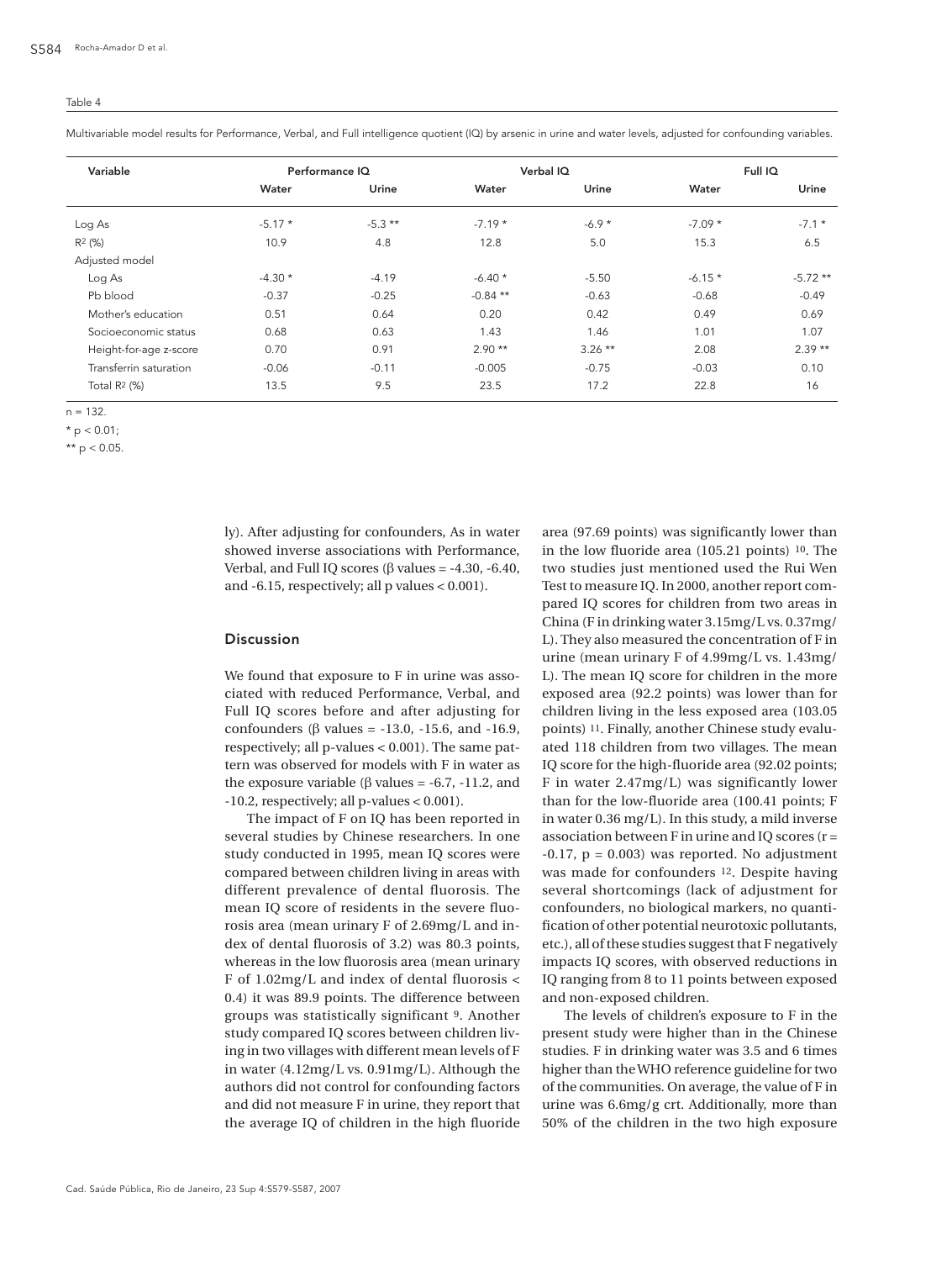areas had As in urine above the CDC reference value of 50µg/g crt. The individual effect of F in urine indicated that for each mg increase of F in urine a decrease of 1.7 points in Full IQ might be expected. The proportion attributable to F in urine alone was 17% above the contribution of other measured factors. The variance in Full IQ explained in the adjusted model was 25%. Regarding As in urine, we observed an inverse association with Full IQ scores ( $\beta$  = -5.72, p = 0.003). We also observed an inverse relationship for Performance and Verbal IQ scores, although with less significance (β = -4.19, p = 0.08; β = -5.50,  $p = 0.06$ , respectively). We also found that As in water was inversely correlated with Performance, Verbal, and Full IQ scores ( $\beta$  values = -4.30, -6.40, and  $-6.15$ ; all p values  $< 0.001$ ). Compared to F, the effect attributable to As was smaller.

There are also data in the literature supporting the possible role of As in IQ reduction. In one study conducted by our group, a negative association was observed between urinary As (mean =  $62.9\mu$ g crt) and Verbal (r = -0.43, p = 0.008) and Full IQ scores  $(r = -0.33, p = 0.04)$ , after adjustment for confounders, in children living around a smelter complex 15. Another study conducted in Bangladesh reported an inverse association between water As and Performance and Full IQ scores ( $\beta$  values = -1.45 and -1.64, respectively; p < 0.001 in both cases) 13.

The adverse effects of F and As on the human central nervous system are supported by experimental data. When F crosses the blood brain barrier, the hematoencephalic barrier, it accumulates in the brain, inducing structural and cognitive alterations in the central nervous system 17,25. Rats exposed to F in drinking water at weaning had elevated fluoride levels in 6 of 7 brain regions and plasma fluoride levels 7 to 42 times higher than those found in control animals. These elevated plasma and brain F levels were associated with behavior alterations, such as cognitive deficits 17. Learning deficits in a delayed alternation task and alterations in a spatial learning task have been reported for groups exposed to As as compared to control groups 18,26,27.

The design of the present study precluded testing statistically the interaction between F and As. However, a previous study conducted by our research group in the city of San Luis Potosí, IQ scores were evaluated using WISC-RM in a population of children exposed to F in drinking water (values ranged from 1.5 to 3mg/L). The mean levels of F and As in urine were 4.3±1.5mg/g crt and 41±1.5µg/g crt, respectively. This study did not demonstrate any effect on IQ scores, but did show a positive relationship between F in urine and reaction time  $(r = 0.28, p = 0.04)$  and an in-

verse relationship between F in urine and visualspatial organization scores ( $r = -0.27$ ,  $p = 0.05$ ) 16. These data may lend support to the hypothesis that exposure to both toxicants could worsen children's performance on neuropsychological tests and thus indicates the need for further investigation.

Our results regarding Pb in blood indicate that the observed deficits in IQ scores cannot be attributed to Pb exposure. When Pb in blood was included in the adjusted model for F in urine, the correlation remained significant with only a small contribution to the variance, whereas, in the adjusted model for As in urine, it was not significant.

Although this was a cross-sectional study and F and As in urine are biomarkers of recent exposure, we have data about past exposures for two of the communities included in this study. In 5 de Febrero, levels of F in water reported from 1997 to 2004 ranged from 8.7mg/L to 10.2mg/L. As values for the same period ranged from 130µg/L to 215µg/L. Levels of both pollutants in water were above WHO standards. Data for Salitral from 2002 and 2003 show that F levels were on average 5.3mg/L and As ranged from 141µg/ L to 150µg/L. Although we do not have historical data regarding levels of F in water in Moctezuma, we can assume that they were similar to our findings because none of the children had dental fluorosis, an indicator of chronic exposure to F. Based on this information and because F and As in water were highly correlated ( $r = 0.86$ ,  $p <$ 0.001), we assume that the exposure scenario has not changed over time and the current exposure to F or As in drinking water can be used as a proxy for past exposure. Some of the effects on brain dysfunctions are observed years after exposure. The children in the study sample were exposed since birth and remained exposed until the study data were collected. Biological levels of F and As are clearly better indicators of actual exposure because they integrate all sources and changes in exposure. Fifty-three percent of people from 5 de Febrero reported using bottled water for drinking but not for cooking, whereas this figure was 27% for the Salitral community.

In conclusion, the data from this research support the conclusion that F and As in drinking water have a potential neurotoxic effect in children. It is urgent that public health measures to reduce exposure levels be implemented. Millions of people around the world are exposed to these pollutants and are therefore potentially at risk for negative impact on intelligence. This risk may be increased where other factors affecting central nervous system development, such as malnu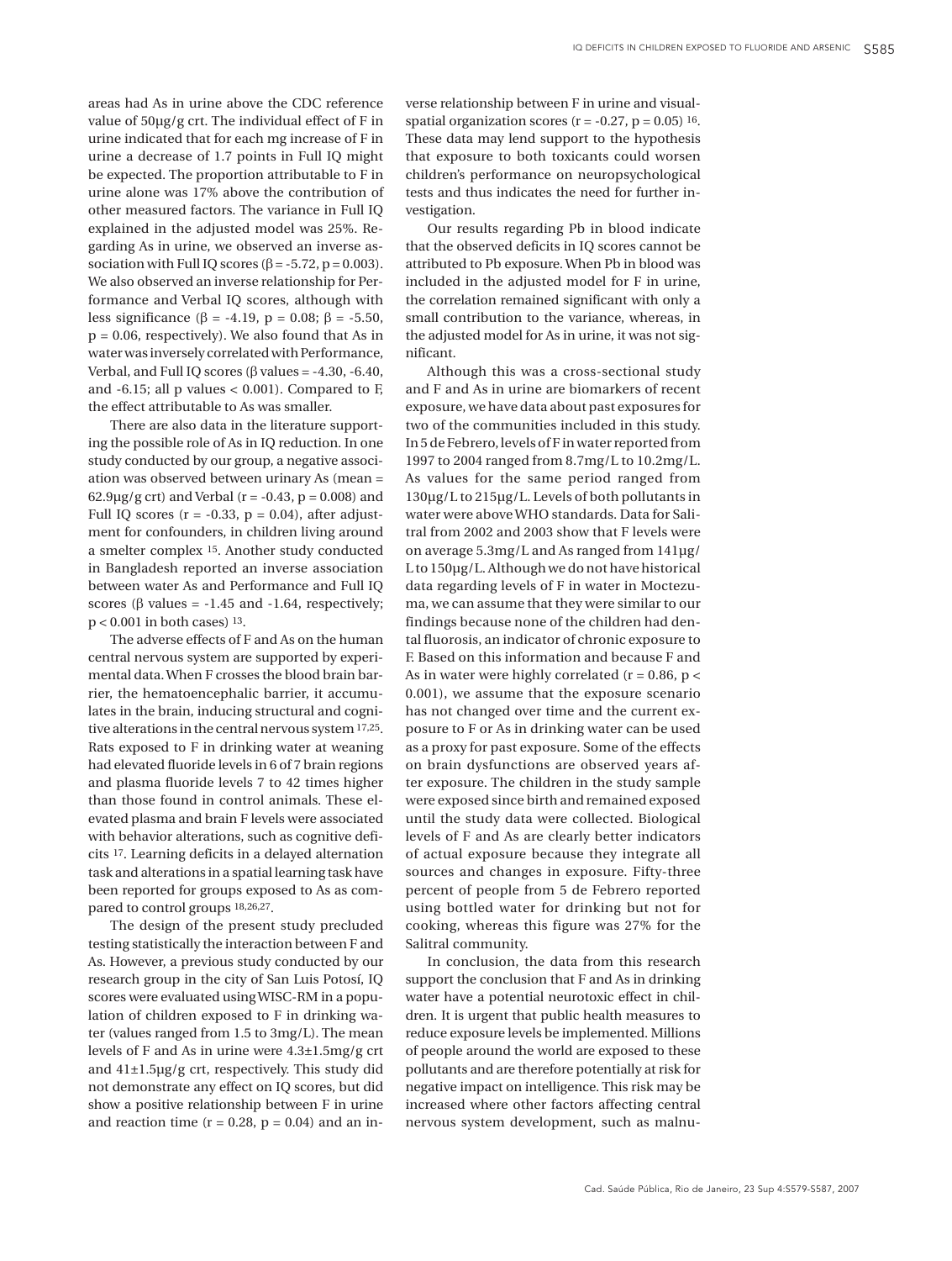trition and poverty, are also present. The risk is particularly acute for children, whose brains are particularly sensitive to environmental toxins. Furthermore, it would be advisable to reexamine the benefits of F given the documented health risks.

### Resumen

*Estudios recientes sugieren que el flúor (F) y el arsénico (As) pueden tener efectos adversos sobre el coeficiente intelectual (CI). En este estudio exploramos la asociación entre el F y el As y la inteligencia en niños expuestos a estas sustancias a través del agua. Tres comunidades rurales de México con diferentes niveles de F y As fueron estudiadas: Moctezuma (F 0,8±1,4mg/L; As 5,8±1,3µg/L); Salitral (F 5,3±0,9mg/L; As 169±0,9µg/ L) y 5 de Febrero (F 9,4±0,9mg/L; As 194±1,3µg/L). La muestra final fue de 132 niños de 6 a 10 años de edad. Después de controlar por confusores, se obtuvieron asociaciones inversas entre F en orina y las puntuaciones de los CI (Desempeño, Verbal y Total) (valores* β *= -13, -15,6, -16,9, respectivamente) p < 0,001 en todos los casos. Resultados similares se obtuvieron con F en agua (valores* β *= -6,7, -11,2, -10,2, respectivamente) y con As en agua (valores* β *= -4,30, -6,40, -6,15, respectivamente). En todos los casos p < 0,001. Para As en orina, se obtuvo una asociación inversa con las puntuaciones del CI total (*β *= -5,72; p = 0,003). Estos datos sugieren que los niños expuestos al F o al As tienen mayor riesgo de tener disminución en las puntuaciones del CI.*

*Fluoruros; Arsénico; Agua Potable; Neurotoxinas; Inteligencia*

### **Contributors**

D. Rocha-Amador participated in urine and water sampling, questionnaire application, quantification of fluoride in water and urine, quantification of creatinine in urine, quantification of blood iron levels, database development, and data analysis. L. Carrizales participated in blood sampling, quantification of lead in blood and arsenic in urine and water, and questionnaire application. M. E. Navarro and R. Morales contributed to the application and evaluation of neuropsychological tests. J. Calderón was responsible for project design, procuring financial resources, statistical analysis of data, and final writing of the article.

### Acknowledgements

This work was supported by Consejo Nacional de Ciencia y Tecnología – CONACYT (Proyect J 37584-M). We are grateful to Dr. Díaz-Barriga for helpful comments on the manuscript.